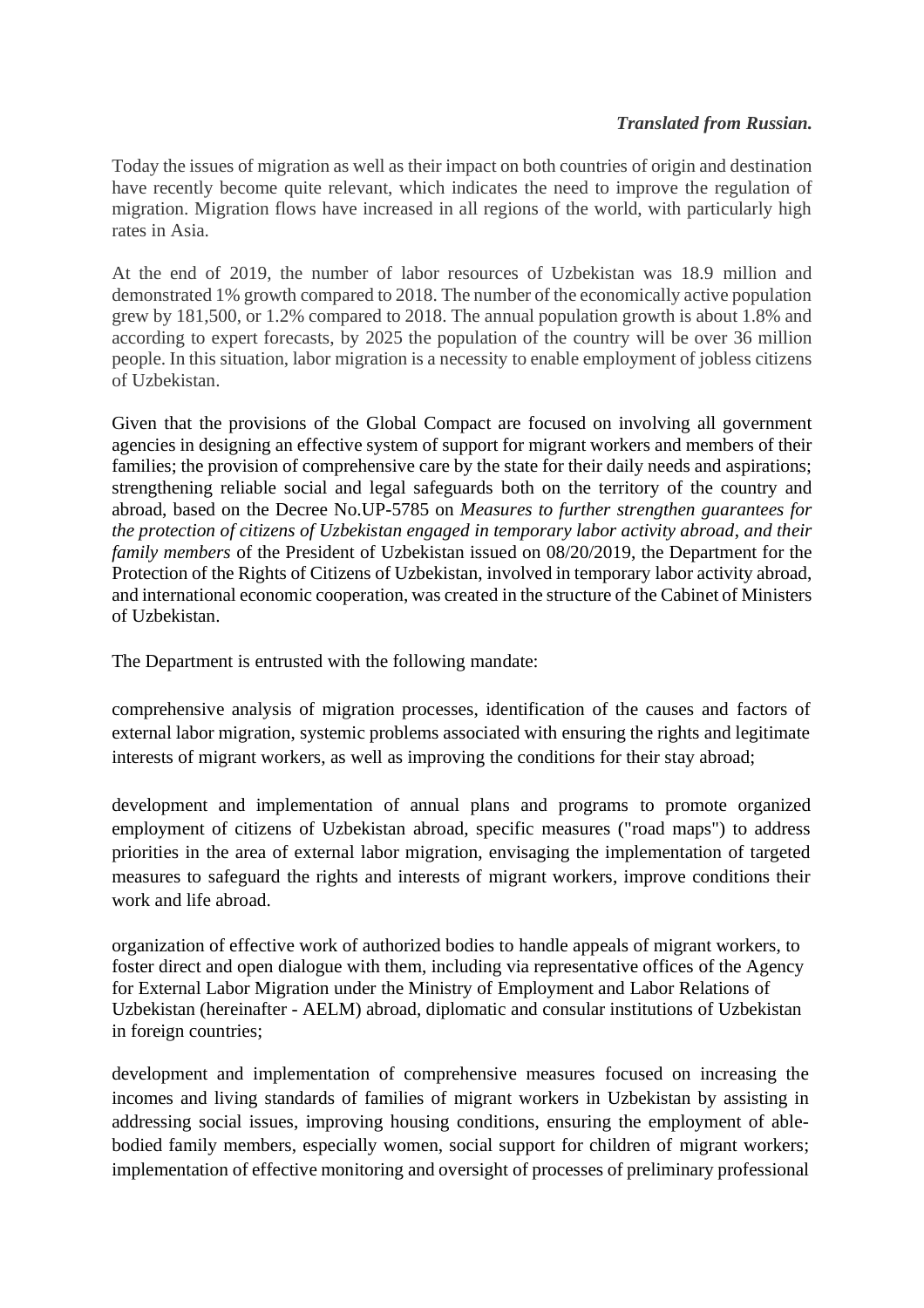training, adaptation measures, employment of migrant workers abroad, provision of legal and social assistance, including after repatriation;

monitoring of processes related to temporary labor activities of citizens of Uzbekistan abroad, including information on the passage of vocational training, retraining and advanced training, measures of financial support received, legal and social assistance provided, as well as employment contracts made with foreign employers.

### *Policy and Enabling Environment*

Labor migration is a large-scale and multifaceted process that is closely linked with the development of the labor market and employment of the population.

In this regard, the adopted Strategy of Actions in five priority areas of development of Uzbekistan in 2017-2021, approved by the Decree No. UP-4947 of the President of Uzbekistan dated February 7, 2017, marked a qualitatively new approach to the system of strategic planning of the prospects of governance and social development of the country.

One of the avenues of this Strategy is the development of the social sector through consistent increase in employment and real incomes of the population through implementation of targeted programs

Analysis of the past years has shown that the main reasons for unorganized migration are: a) inadequate legal framework for regulating external labor migration; b) the absence of intergovernmental agreements regarding the protection of the rights and interests of migrant workers; c) monopoly in the market of employment of citizens abroad; d) the absence of reintegration programs for migrant workers who have returned from abroad.

Since 2018 fundamental changes have taken place in the national legislation in of Uzbekistan in terms of protecting the rights and interests of citizens of Uzbekistan and streamlining the system of labor migration

In particular, the following regulatory legal acts were adopted:

# 1. **Resolution No. PP-3584 of the President of Uzbekistan on** *Measures to ensure the safety of citizens of Uzbekistan during their departure by transport for temporary work abroad* **dated March 5, 2018**.

In accordance with this Resolution, special ticket offices for the sale of tickets for the National Railway Company and the National Air Company have been created in all regional branches of AELM with the provision of discounts in the amount of 20% on the price of railway tickets for reserved seats and shared carriages, as well as for economy class air tickets, for citizens traveling abroad for temporary work, with partial reimbursement of the cost of railway and air tickets up to 300,000 soums at a time once a year.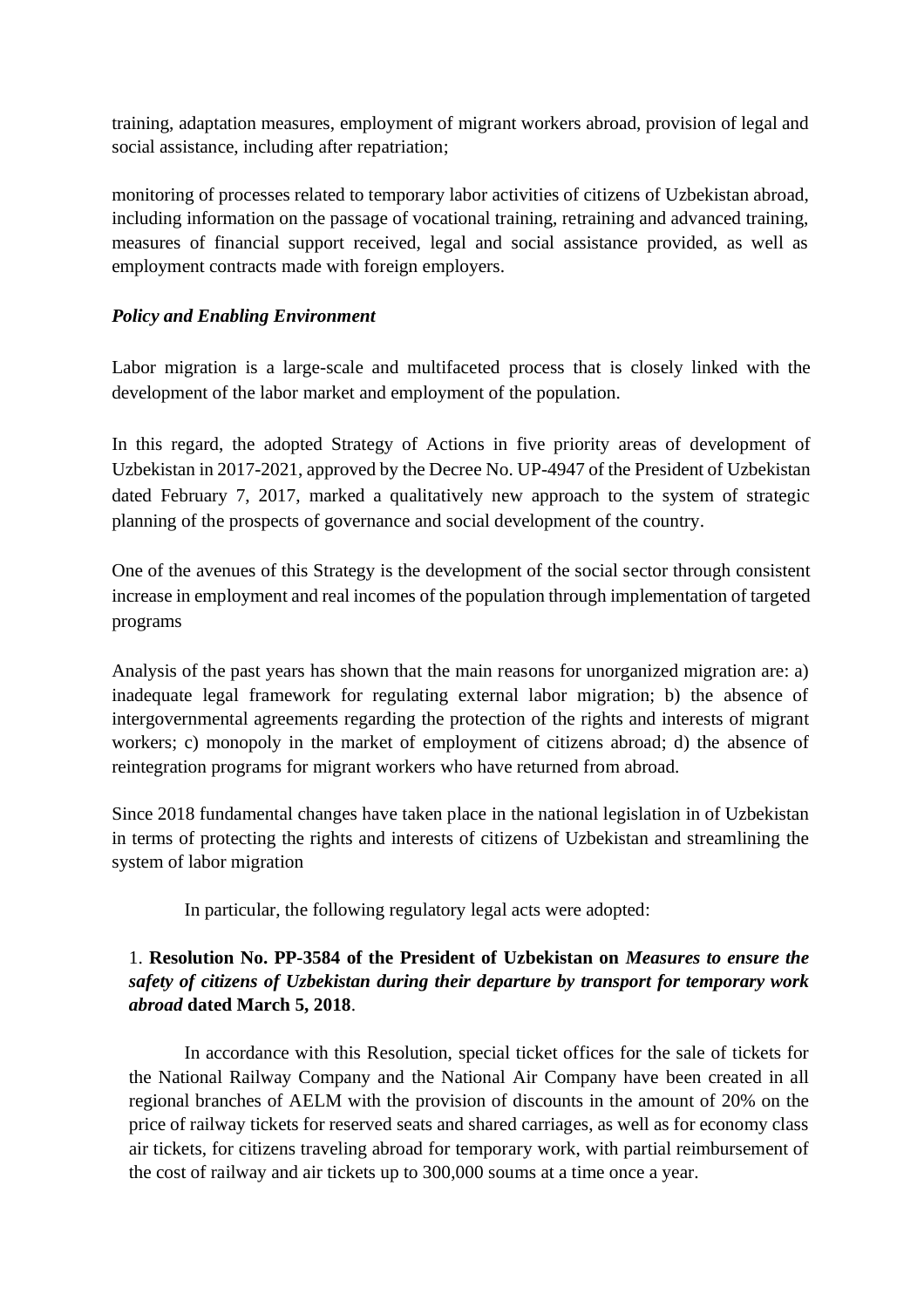In addition, it is envisaged to create a specialized transportation company, purchase 100 buses, and launch international bus routes.

## 2. **The Resolution No. PP-3743 of the President on the** *Opening of foreign representative offices of the Agency for External Labor Migration under the Ministry of Employment and Labor Relations of Uzbekistan* **issued on May 28, 2018**.

In order to increase the efficiency of the AELM's activity for employment of citizens of Uzbekistan, protection of their rights and legitimate interests in foreign countries, it is planned to open foreign representative offices of the agency in the Republic of Korea (Gwangju) and the Russian Federation (Moscow and St. Petersburg).

# 3. **Resolution No. PP-3839 of the President of Uzbekistan on** *Additional measures to further improve the system of external labor migration of Uzbekistan* **dated July 5, 2018.**

This Resolution enabled legal entities to perform activities on:

employment of citizens of Uzbekistan abroad based on a license issued by the Ministry of Employment and Labor Relations of Uzbekistan;

confirmation of the professional competence of citizens of Uzbekistan leaving for work abroad, including the level of proficiency in professional skills and foreign languages, on the basis of accreditation conducted by the Ministry of Employment and Labor Relations of Uzbekistan.

According to this regulatory act, the Fund for the Support and Protection of the Rights and Interests of Citizens Working Abroad was created under the Ministry of Employment and Labor Relations of Uzbekistan.

Also, the procedure for issuing permits for work abroad was canceled with the introduction of the procedure for voluntary registration of citizens traveling abroad for work under private labor contracts.

# **4. Resolution No. 725 of the Cabinet of Ministers on Measures for further improvement and radical revision of the system of organized employment of citizens of Uzbekistan abroad" dated September 12, 2018**.

Based on this Resolution, the AELM was assigned the following main tasks:

assisting citizens of Uzbekistan in realizing their rights to work abroad through effective management and oversight of the processes of organized recruitment, training, adaptation measures and employment abroad;

conducting comprehensive analysis of external labor migration, developing proposals for improving the regulatory framework, rendering assistance in the employment of citizens who have returned from labor migration:

participation in the development and implementation of international cooperation projects related to labor migration, interaction with the competent authorities of foreign states on the regulation of the processes of employment of citizens of Uzbekistan abroad and safeguarding their labor rights;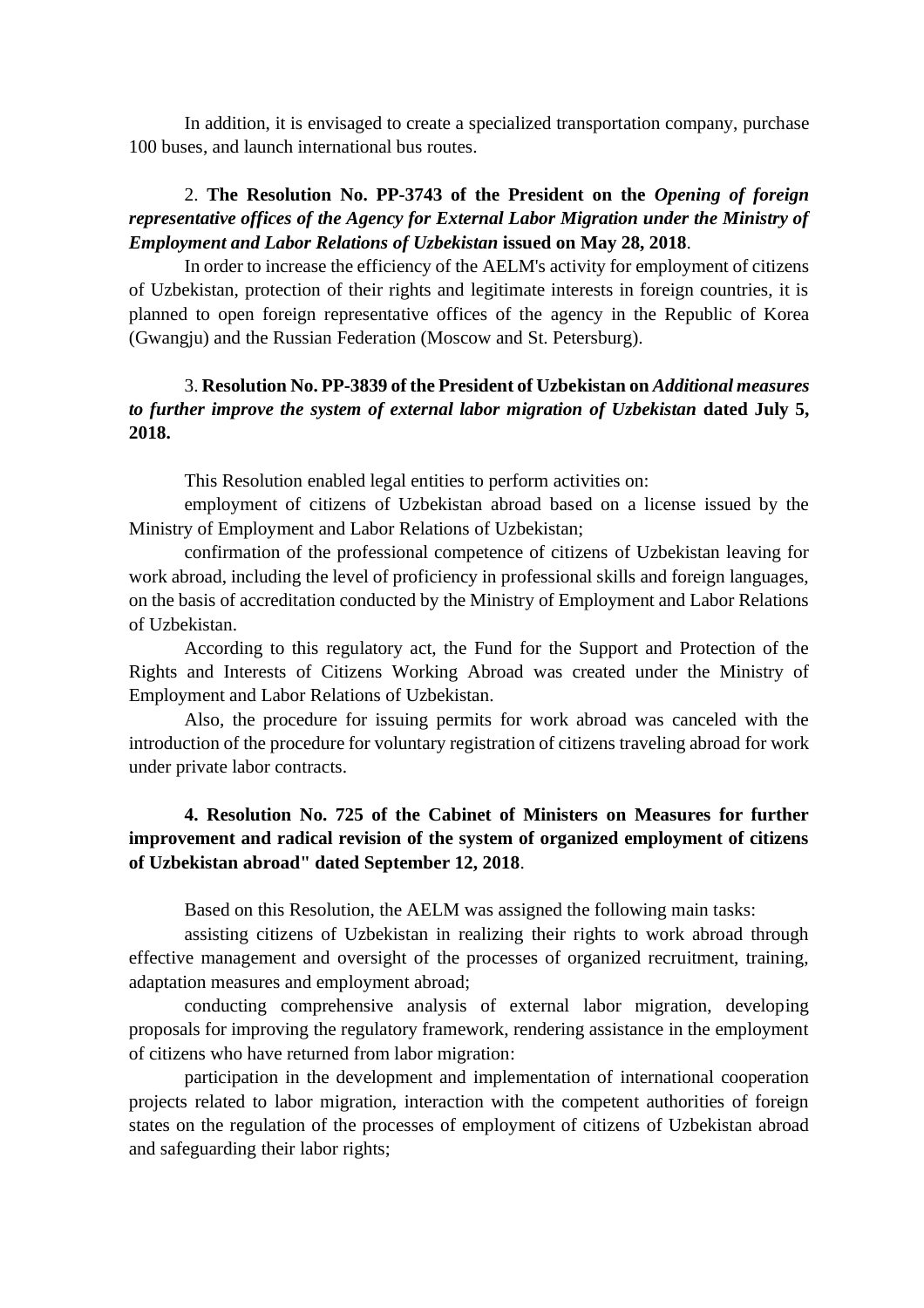performing the functions of a working body of the Ministry of Employment and Labor Relations of Uzbekistan for licensing activities for the employment of citizens of Uzbekistan abroad and exercising control over their activities, accrediting legal entities carrying out activities to confirm the professional competence of citizens of Uzbekistan traveling abroad to carry out labor activities;

implementation in the prescribed manner of issuing permits to legal entities to attract foreign labor and confirmations to foreign citizens for the right to work in the territory of Uzbekistan, as well as keeping records of foreign citizens working in Uzbekistan.

Furthermore, there is a clear procedure for licensing, accreditation and organized recruitment, according to the following documents:

Regulations on the procedure for licensing employment of citizens of Uzbekistan abroad;

Regulations on the procedure for accreditation of legal entities engaged in activities to validate the professional competence of citizens of Uzbekistan traveling abroad for work;

Regulations on the procedure for the organized recruitment of citizens of Uzbekistan for temporary work abroad;

Regulations on the Agency for External Labor Migration under the Ministry of Employment and Labor Relations of Uzbekistan;

Regulations on the procedure for organizing the activities of the Fund for Support and Protection of the Rights and Interests of Citizens Working Abroad, under the Ministry of Employment and Labor Relations of Uzbekistan.

#### **5. Law on Private Employment Agencies of Uzbekistan dated October 16, 2018.**

The purpose of this Law is to regulate relations associated with the activities of private employment agencies.

In accordance with this Law, the state monopoly in terms of employment of citizens abroad was terminated, and private employment agencies were able to provide the following types of services: job selection for persons seeking work in the territory of Uzbekistan; recruiting for employers; employment of persons seeking work outside Uzbekistan; information and consulting services in the field of employment.

## **6. Decree No. UP-5785 of the President of Uzbekistan on** *Measures to further strengthen the guarantees of protection of citizens of Uzbekistan recruited for temporary work abroad, and their family members* **dated 20.08.2019.**

The document indicates the need to take comprehensive measures to create reliable mechanisms of social support for migrant workers and their families, including in matters of improving housing and living conditions, financial assistance, protection of life and health.

The importance of interaction between authorized bodies and heads of local authorities of the republic and foreign countries in creating decent conditions for life and work of migrant workers and members of their families, as well as facilitating coordinated activities in this area was emphasized.

The decree contains guidelines for: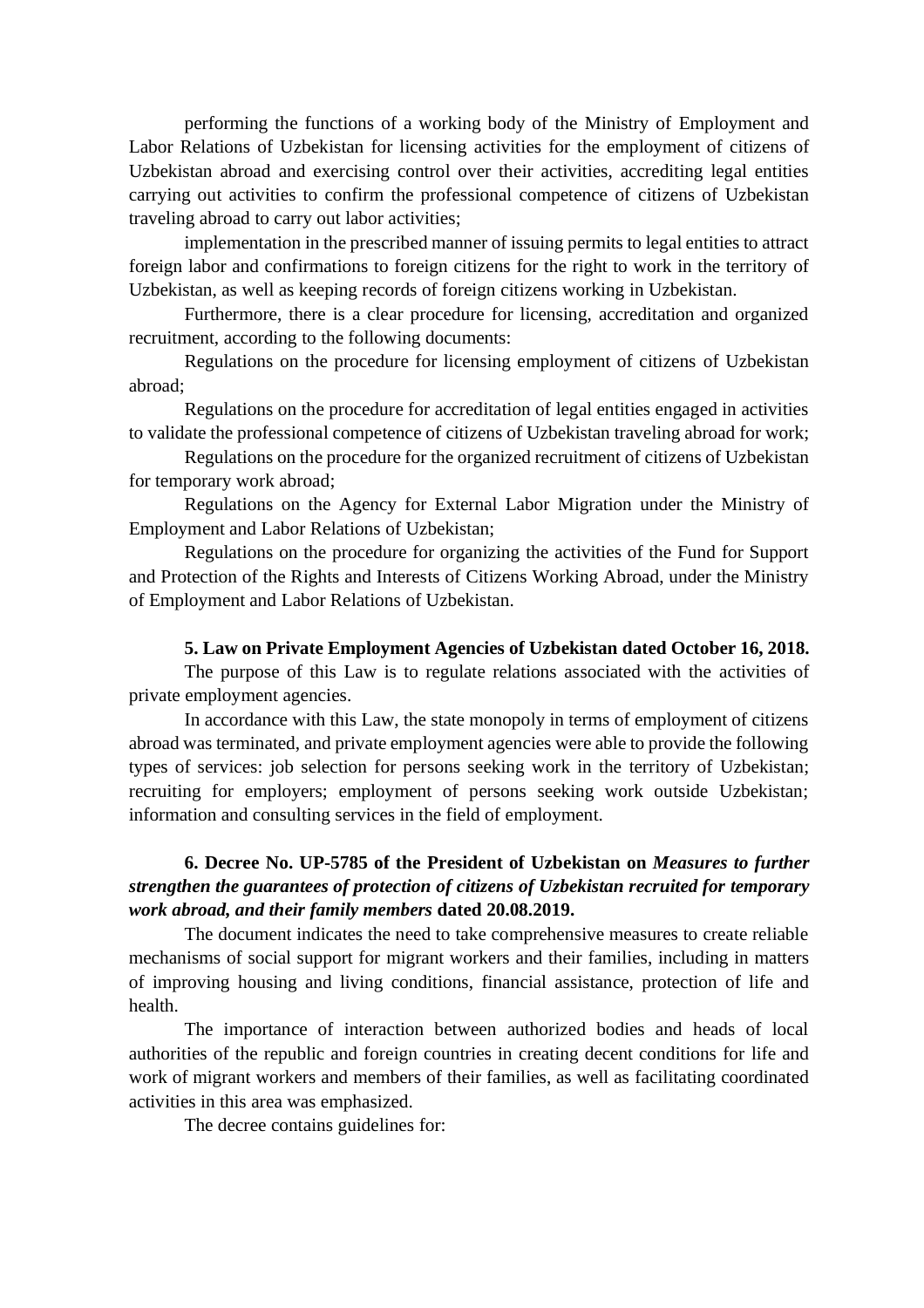allocation of 3,462 flats in apartment buildings to migrant workers in need of better housing conditions as part of the implementation of state programs for the construction of housing in 2020;

introduction of a mechanism for migrant workers to repay loans received in the territory of Uzbekistan in Russian rubles through the *Asia Invest Bank* Joint Stock Company and other Russian partner banks, including by transactions through electronic payment systems;

taking measures to expand the banking infrastructure and remote channels of customer service of the Asia Invest Bank Joint Stock Company in the regions of the Russian Federation with the highest concentration of migrant workers from Uzbekistan, based on the relevant information provided by the Agency;

the implementation of the practice of providing, at the expense of the Fund for Support and Protection of the Rights and Interests of Citizens Working Abroad and the State Fund for Assistance to Employment of the Population under the Ministry of Employment and Labor Relations of Uzbekistan: microloans in the amount of 2 million soums for the period of one year to migrant workers to pay for the costs associated with employment abroad;

allocation of one-time subsidy to insurance companies to cover the amount of insurance premiums on life and health insurance of citizens and other risks during the period of their temporary work abroad, once a year in the amount of 50,000 soums for each insured migrant worker.

Also, in order to fulfill and ensure the full implementation of the instructions of the country's leadership, the decree created the Republican Commission on External Labor Migration, consisting of the heads of ministries and departments of Uzbekistan, the chairman of which is the Prime Minister of Uzbekistan.

The mandate of the Republican Commission shall be as follows:

coordination of the activities of government bodies, local authorities and other organizations on organized labor migration, effective protection of the rights and legitimate interests of migrant workers, providing them with material and social support;

organization of the development and implementation of state programs in the field of external labor migration, further improvement of national legislation and law enforcement practice in this area;

assistance to the citizens of Uzbekistan in the realization of their rights to work abroad, fair and safe working conditions, ensuring their social and legal protection, as well as reintegration after returning to their homeland;

making decisions on encouraging or holding accountable on the basis of reports on the work done in the field of external labor migration by the heads of state bodies, local authorities and other organizations;

conducting systematic analysis and monitoring of the efforts related to external labor migration with the development of specific measures, based on the results, aimed at increasing the efficiency of instruments of legal, financial and material support for migrant workers.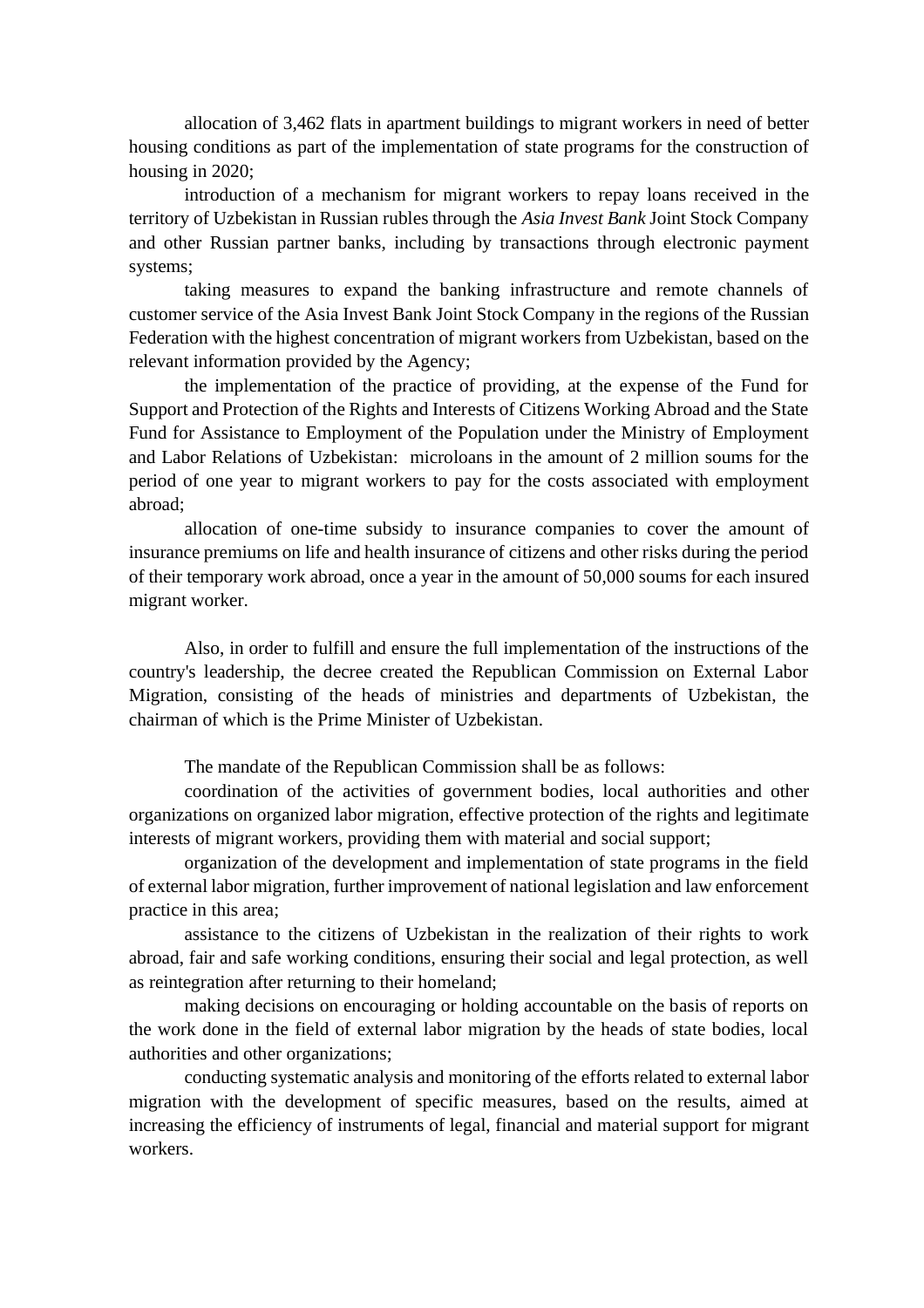And also, as it was informed above, the Department for the protection of the rights of citizens of Uzbekistan temporarily working abroad and international economic cooperation was created. Cabinet of Ministers of Uzbekistan.

## 7. **Resolution No. PKM-713 of the Cabinet of Ministers of Uzbekistan on Additional measures to protect the rights and legitimate interests of citizens of Uzbekistan temporarily working abroad dated 23.08.2019**.

In order to improve and expand the scope of measures of social and legal protection of citizens of Uzbekistan engaged in temporary labor activity abroad, it was instructed to:

take measures to expand and improve the efficiency of forms of assistance to citizens of Uzbekistan who carry out temporary labor activities abroad, in their labor, social and psychological reintegration upon returning home, providing free vocational training, retraining and advanced training at vocational training centers for unemployed persons of the Ministry of Employment and Labor Relations of Uzbekistan and other vocational education institutions, including non-government ones, in demanded specialties for further employment, including by providing grants at State Fund for the Promotion of Employment under the Ministry of Employment and Labor Relations of Uzbekistan;

make the arrangements required to open representative offices of AELM in Yekaterinburg, Novosibirsk, Volgograd, Pyatigorsk (Russian Federation), Istanbul (Turkey), Nur-Sultan in 2020-2021 (Kazakhstan), Dubai (UAE) with the funding of the Agency, with their subsequent reimbursement at the expense of the Fund for Support and Protection of the Rights and Interests of Citizens Working Abroad, under the Ministry of Employment and Labor Relations of Uzbekistan;

consider the prospects of creating centers for visa and documentary support for migrant workers at the representative offices of the migration centers of the Russian Federation in the Andijan, Fergana and Khorezm regions, providing services for the registration of permits for employment in Russia, including by making available buildings and premises for free use.

The decree envisages the creation, at the expense of the Employment Assistance Fund, of pre-departure orientation centers for citizens heading to work abroad, in the structure of vocational training centers for unemployed persons of the Ministry of Employment and Labor Relations of Uzbekistan.

These centers will offer short-term training, retraining and advanced training in professions and foreign languages that are on demand in the foreign labor market, as well as testing and validation of the professional competence of citizens traveling to work abroad, including based on direct contracts with professional centers for vocational training of unemployed persons.

In organizing the activities of pre-departure orientation centers, the Ministry of Employment and Labor Relations of Uzbekistan and AELM have the right to engage foreign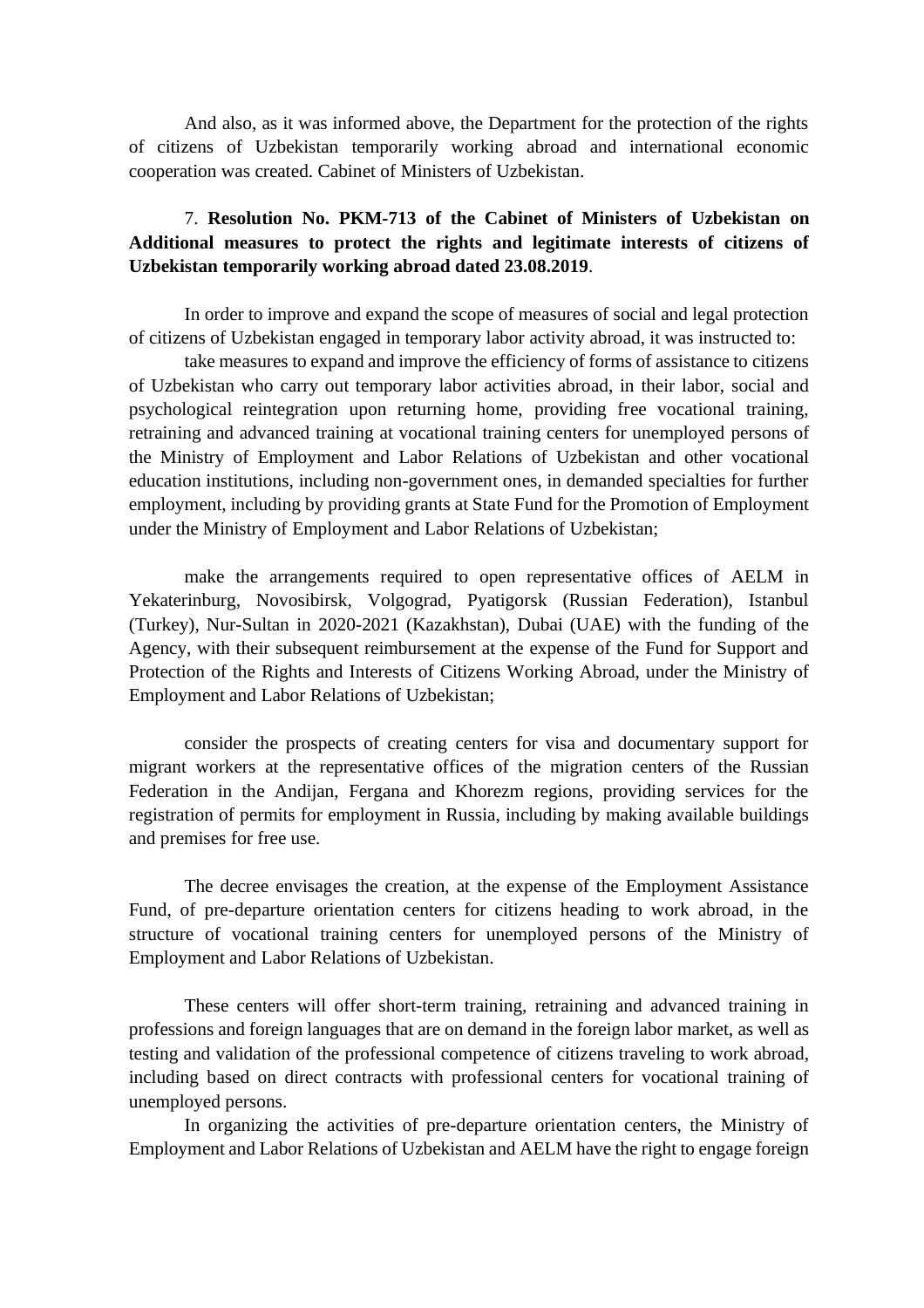or domestic partners among professional training centers, industry associations, large employers and other organizations, including on the terms of public-private partnership.

It is notable that for vocational training of citizens referred to work abroad through organized labor migration arrangements made by the AELM or private employment agencies, in pre-departure orientation centers or other vocational education institutions, including non-state ones, grants are allocated at the expense of the Employment Promotion Fund in the amount up to 4 basic measurement units per month for each student.

#### *3. Progress towards GCM goals (2000 words suggested)*

Currently, the number of employed persons is 13.6 million, of which 5.6 million are in the formal sector and 7.9 million are in the informal sector. It is worth noting that employment in the informal sector is declining and shifting to the formal sector. Thus, for the first time since independence, there is a high growth in employment in the official sector, which topped 300,000 this year.

Nevertheless, the demographic situation does not enable coping with the sheer number of young labor force in the labor market. Every year, 600,000-700,000 young persons enter the labor market, demanding the creation of sustainable jobs with decent wages.

In a rapidly changing globalized economy, where education systems are constantly evolving, the skills and training of migrants must be adapted to the demand of employers in destination markets. Improving access to training and certification relevant for specific employers and assignments, will provide an opportunity to address the skills mismatch problem for young migrants in destination countries.

Policymakers and training providers should facilitate this through collaboration with the governments of destination/host countries.

Likewise, highly skilled migrants are barred from accessing employment opportunities that match their skills in destination markets due to different certification schemes.

Introduction of transnational certification standards that enable migrants to validate their education or training and then obtain jobs that match their qualifications, skills and productivity.

In order to change the current situation in the area of external labor migration, expand the geography of employment abroad, as well as to enhance the benchmarks for protection of the rights and freedoms of migrant workers, the Ministry of Employment and Labor Relations of Uzbekistan, in accordance with its mandate, has identified following main prospective avenues of activities:

1. Measures to streamline the labor migration market, enhance the safeguards of the rights and freedoms of migrant workers, eliminate the state monopoly on the employment of citizens abroad, create and develop private sector for the provision of services related to employment;

2. Establishing close cooperation and promoting new labor-related initiatives with the Russian Federation, Kazakhstan, the Republic of Korea, Japan, Turkey and the countries of the European Union;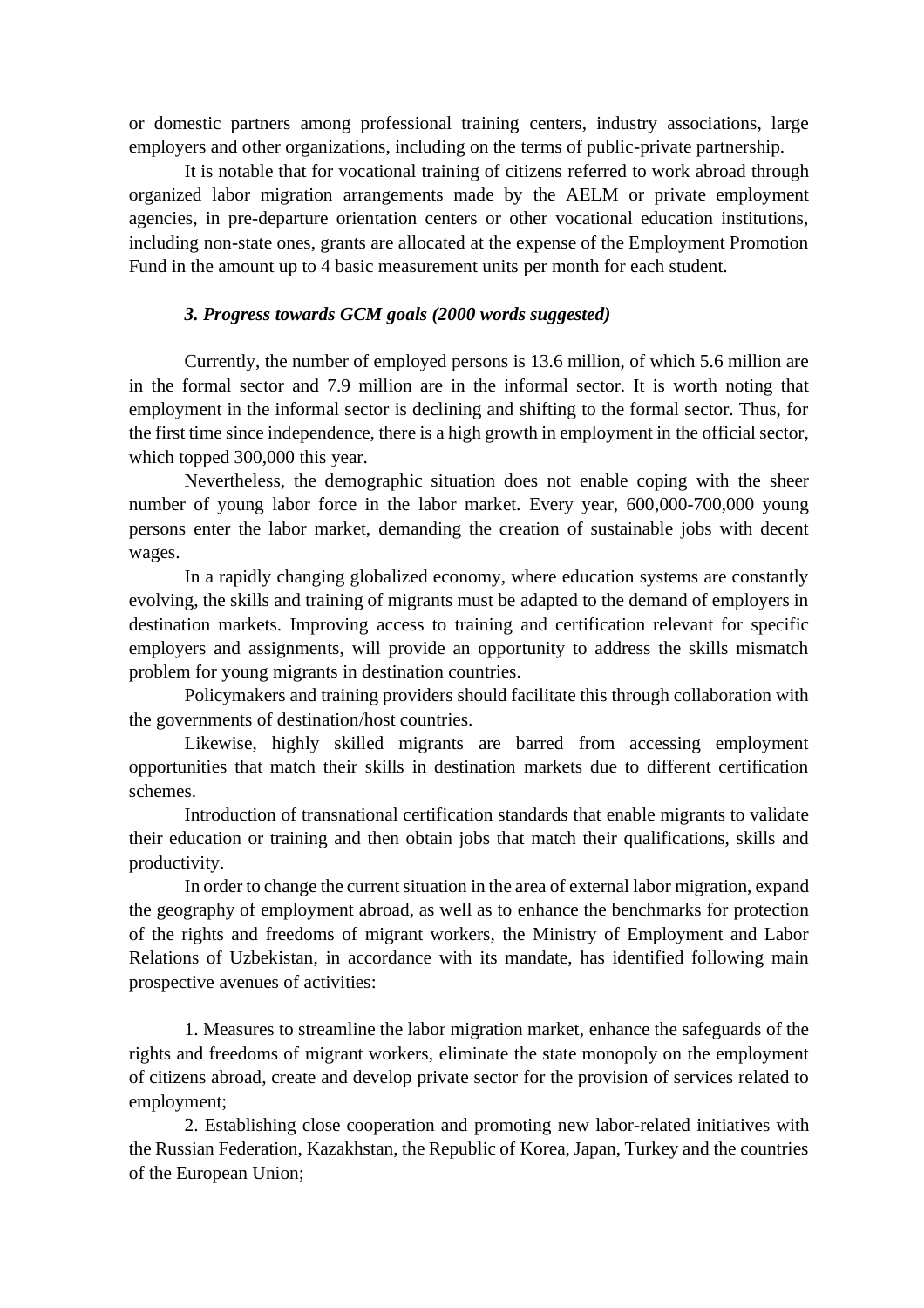3. Efforts to improve the professional qualifications of the labor force, the opening of vocational training centers, the search for new forms of improving the skills and qualifications of the working-age population, especially young people.

In the framework of the Resolution No. PP-3584 of the President of Uzbekistan on M*easures to ensure the safety of citizens of Uzbekistan during their departure by means of transportation for temporary work abroad* dated 05.03.2018, a number of benefits are granted for temporary labor migration abroad, such as:

provision of transport tickets at reduced rates (discounts in the amount of 20% of the cost of air and railway tickets, partial reimbursement of expenses for the purchase of railway and air tickets up to 300,000 soums at a time once a year);

lending scheme in the equivalent of up to 1000 US dollars to pay for transport and other expenses of citizens, paperwork, through international payment systems.

Bottom line: as of July 1, 2020, more than 181,000 discount tickets have been sold.

According to the Law No.501 on *Private Employment Agencies* of Uzbekistan dated 16.10.2018, there are currently 36 licensed private employment agencies operating in the country. To date, private employment agencies have sent about 3,200 citizens abroad to work.

As stated above, according to the Resolution No. 725 of the Cabinet of Ministers of Uzbekistan on Measures to further improve and radically revise the system of organized employment of citizens of Uzbekistan abroad of 12.09.2018, the Fund for the Support and Protection of the Rights and Interests of Citizens Working Abroad. This Fund offers:

legal and social protection, financial assistance to citizens who have been subjected to violence, forced labor and discrimination, violation of labor and other rights, who are in difficult financial situation and lost their identity documents;

medical care of citizens in the period of labor migration due to injury, accident, if it is impossible to pay for the cost of medical services, then subsequent reimbursement of the expenses paid by the migrant worker;

transportation of the bodies of citizens who died in the process of labor migration outside the country, as well as citizens who were injured or seriously injured during their work abroad;

repatriation of citizens earlier sent to work abroad in the framework of organized recruitment and expelled (deported) due to violation of the legislation of the host country, with subsequent reimbursement of the costs paid by these citizens, as well as the repatriation of citizens for whom foreign employers did not provide the pre-agreed conditions of employment;

equipping the centers of pre-departure adaptation in the regions of the republic, vocational training, education and testing of the mastery of foreign languages, validation of the professional competence of citizens traveling to work abroad;

equipping the offices of the Agency for External Labor Migration abroad;

information and educational activities on improving the system of organized employment of citizens abroad, aimed at preventing illegal labor migration.

The sources of income generation for this Fund are: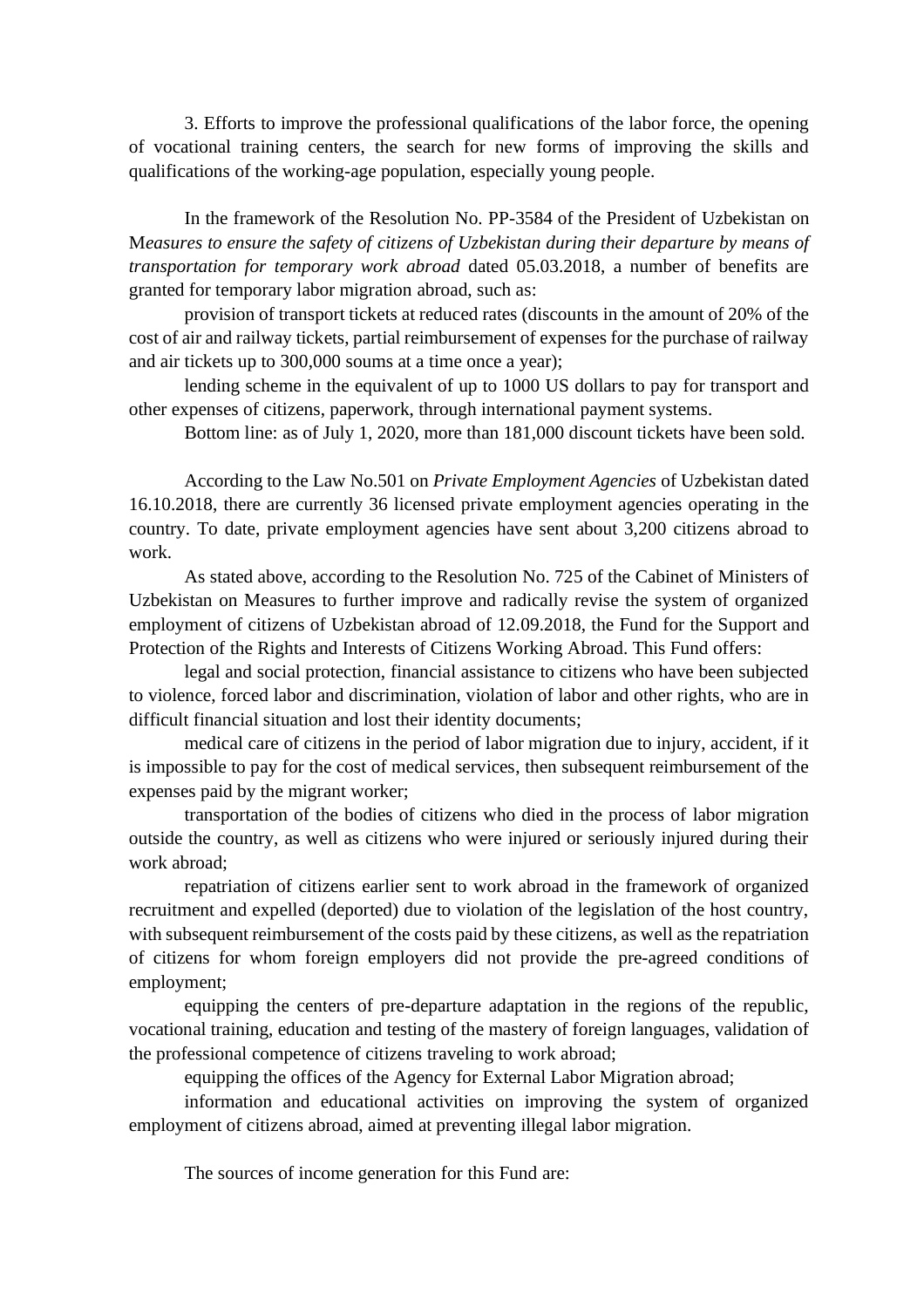one-time gratuitous financial assistance allocated from the State budget of Uzbekistan in the amount of 200 billion soums;

reservation of funds of organizations that send citizens to work abroad under a license agreement with the Ministry of Employment and Labor Relations of Uzbekistan, in the amount of 50,000 US dollars, with the conditions for replenishing funds in case of spending the reserved amount, as well as reimbursing funds in case of termination of the license for the right to employ citizens abroad;

income generated by depositing disposable funds in commercial banks;

charitable donations from individuals and legal entities, as well as other sources not prohibited by law.

To date, the Fund has repatriated 4,141 citizens who were in the Temporary Detention Centers for Foreign Citizens of the territorial bodies of the Ministry of Internal Affairs of the Russian Federation, 732 bodies of citizens who deceased during the period of their labor activity abroad. Also, 265 Uzbek citizens who found themselves in a difficult situation abroad were repatriated.

In the framework of the adopted Resolution No. PP-3743 of the President on the *Opening of foreign representations of the Agency for External Labor Migration* under the Ministry of Employment and Labor Relations of Uzbekistan dated May 28, 2018, for smooth adaptation and protection of the rights and interests of Uzbek migrant workers abroad, and foreign representations of AELM are created, as well as additional staff units of the Attache for Labor Migration are being introduced at the diplomatic missions of Uzbekistan abroad.

As of today, representative offices of AELM have been inaugurated in the city of Gwangju in the Republic of Korea (09.2018) and, in Moscow (03.2019) and St. Petersburg, the Russian Federation.

The mission of the representative offices of AELM are facilitating protection of labor rights and interests of citizens of Uzbekistan when they work abroad;

regulation and participation in labor migration processes, as well as cooperation with the competent authorities of the receiving party in terms of allocating quotas, permits for employment of citizens of Uzbekistan.

Representative offices of AELM provided legal and consulting assistance to more than 47,500 persons, collected salaries and compensations from employers in favor of migrant workers in the amount of more than 750,000 US dollars.

In the framework of the adopted Decree No.UP-5785 of the President of Uzbekistan on *Measures to further strengthen the guarantees of protection of citizens of Uzbekistan carrying out temporary labor activity abroad, and members of their families* dated 20.08.2019 and the Resolution No. PKM-713 of the Cabinet of Ministers of Uzbekistan on *Additional measures to protect the rights and legitimate interests of citizens of Uzbekistan carrying out temporary labor activity abroad* of 23.08.2019, the following issues are being worked out:

providing 4558 migrant workers with microloans for the period of one year, with accelerated procedures of issuance within one banking day, with minimum package of required documents, to pay for the costs associated with employment abroad. To date, microloans have been provided to 123 migrant workers;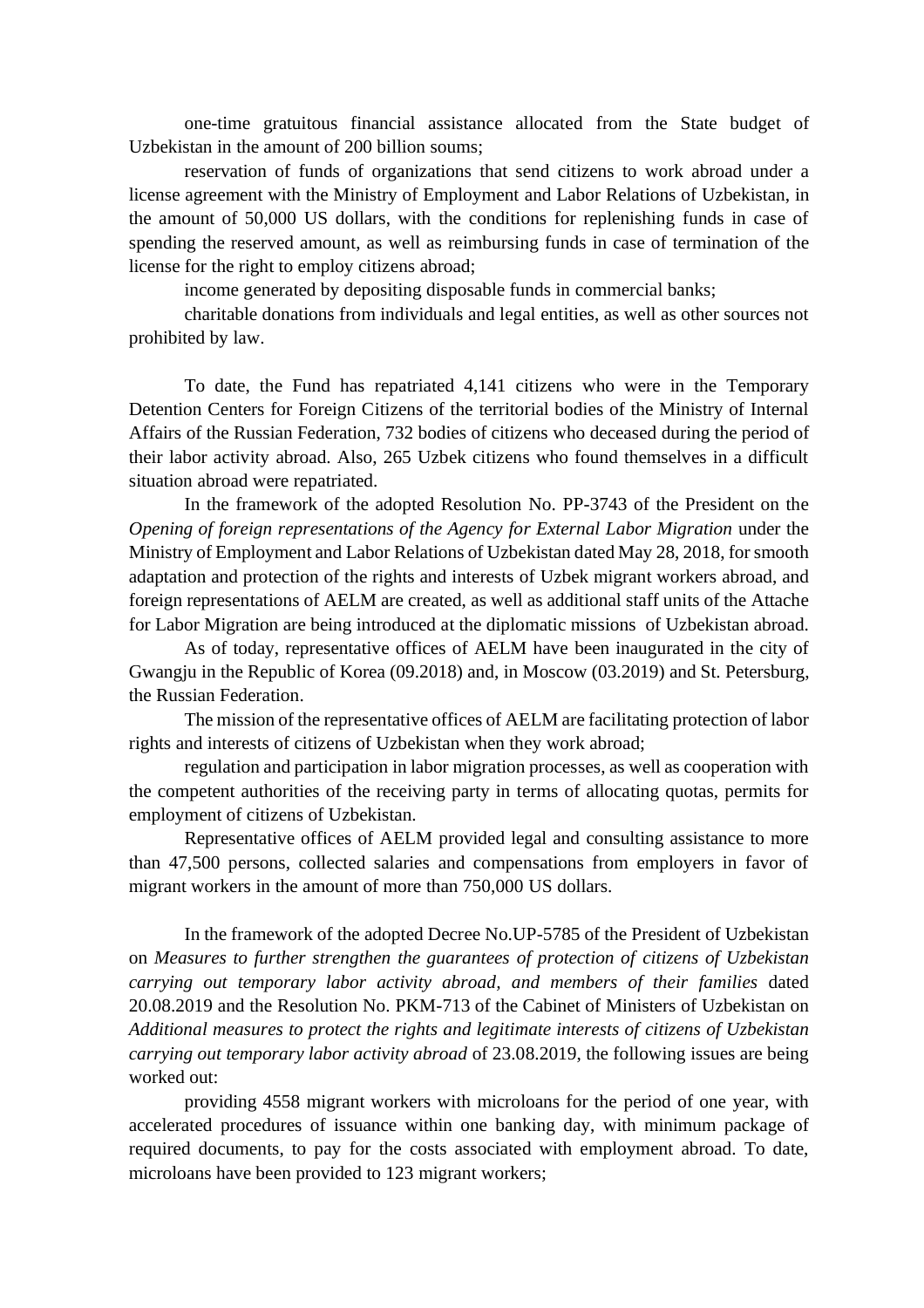providing 4,408 migrant workers with insurance policies for insuring the life and health of citizens and other risks during the period of their temporary work abroad with coverage of the insurance premium once a year in the amount of 50,000 soums for each insured labor migrant. To date, insurance policies have been granted to 383 migrant workers;

In addition, a procedure has been developed for the allocation of grants in the amount of no more than 4 basic fiscal units per month for each trainee enrolled at vocational training centers for the unemployed persons of the Ministry of Employment and Labor Relations of Uzbekistan, and those who go to work abroad at the expense of the Employment Assistance Fund.

Also, it is notable that the Ministry of Employment and Labor Relations of Uzbekistan has developed and implemented the following information systems in the field of labor migration:

Online registry of private employment agencies with the mechanism for self-adding data by legal entities [\(https://reestr.rnehnat.uz\)](https://reestr.rnehnat.uz)/) created and launched;

2. An online system for submission of documents, consideration and issuance of licenses for the implementation of activities for the employment of citizens outside Uzbekistan has been created (https://agency.niehnat.uz);

3. An online system has been created to record the labor contracts of citizens of Uzbekistan made with foreign employers (https://agency.mehnat.uz);

4. A nationwide database of citizens wishing to work abroad has been created (https: // horijdaish.uz);

5. An online system for obtaining a certificate of employment abroad for citizens working abroad has been created to simplify the procedure for registering with a consular account (https://online.mehnat.uz).

6. The *labor-migration* software application was created and launched in the framework of the *Unified National Labor System* information system [\(http://labormigration.uz/\),](http://labormigration.uz/)) which is being developed. Also, in order to address a number of challenges, Uzbekistan is actively cooperating with the International Organization for Migration within the plans for practical measures to promote cooperation, envisaging:

- opening of the IOM Representative Office in Uzbekistan (Tashkent);
- strengthening the national regulatory framework and implementation of the provisions of international documents in the field of labor migration based on best international experience;
- attracting IOM technical and expert assistance in introducing the system of Migration Governance Indicators in the area of external labor migration;
- IOM assistance to diplomatic missions of Uzbekistan, the Agency for External Labor Migration and its representative offices abroad in their work with migrants for protection of their rights and legal interests;
- development of the training module and training manual on *International Migration Law* with the expert support of IOM;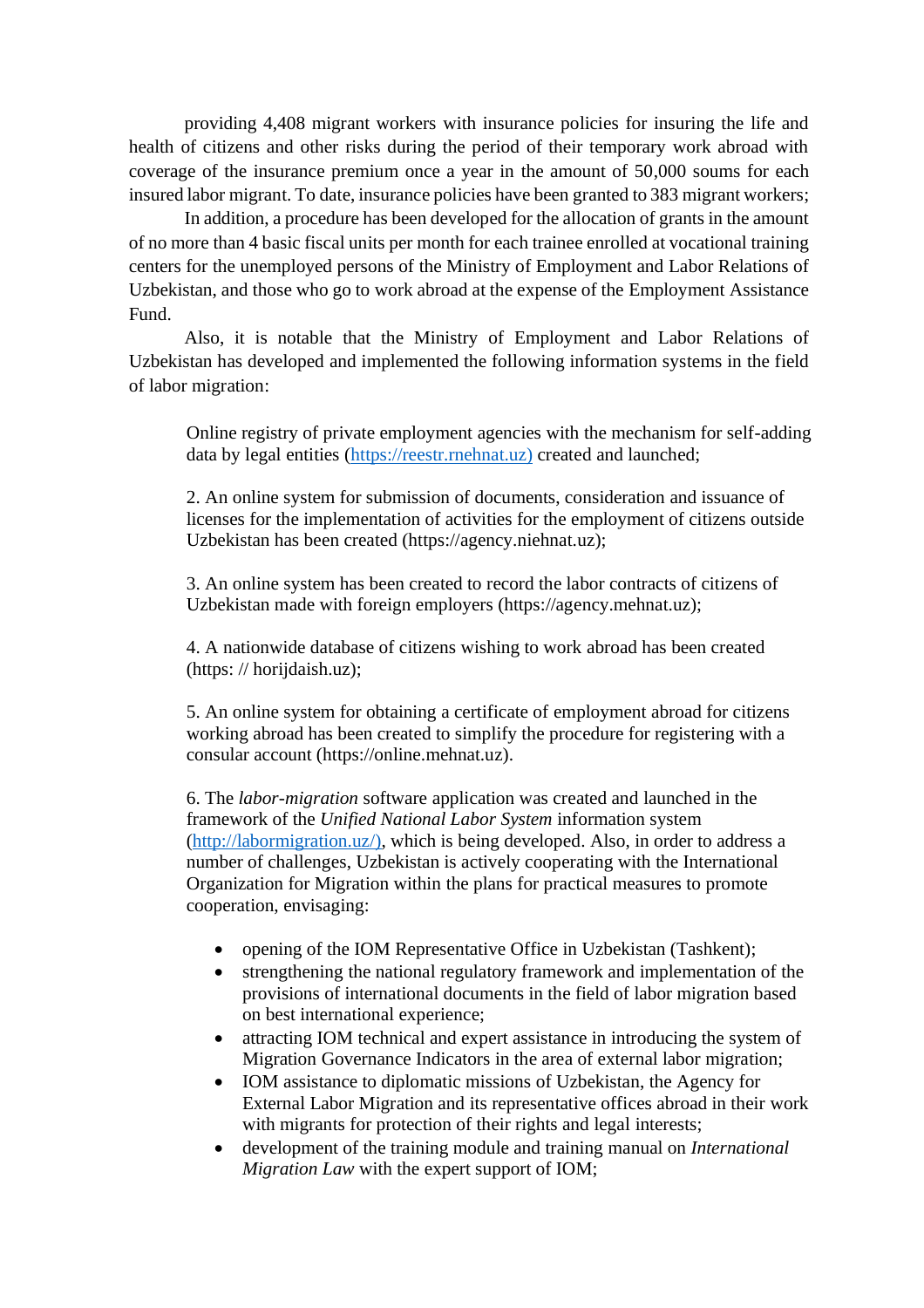- improving the system of assistance for social reintegration of repatriated migrant workers with technical and expert assessment by IOM;
- introduction of health monitoring of victims of human trafficking with the technical and expert support of the IOM;
- implementation of a project to create a pilot Center for the development of professional skills for potential labor migrants:
- other migration-related activities.

#### 4. **Resources for Implementation**

The sources of funding for activities in the area of labor migration are

- financial assistance allocated from the State budget of Uzbekistan;
- reservation of funds of organizations that send citizens to work abroad under a license agreement with the Ministry of Employment and abor Relations of Uzbekistan, in the amount of 50,000 US dollars, with the conditions for replenishing funds in case of spending the reserved amount, as well as reimbursing funds in case of termination of the license for the right to employ citizens abroad;
- income generated by depositing at commercial banks;
- funds allocated by the IOM;
- charitable donations from individuals and legal entities, as well as other sources not prohibited by law.

### **5. Next Steps (500 words suggested)**

## **1. Discussion of the prospects of transferring the IOM sub-regional office for Central Asia to Uzbekistan (Tashkent).**

Today, the number of citizens of Uzbekistan engaged in labor activities abroad is more than 2 million people. In addition, 600,000-700,000 young people enter the pile market annually, for whom the creation of sustainable jobs is required.

One of the solutions in this situation is the development of organized labor migration.

Also, most convenient geographical location of Uzbekistan in Central Asia and the possibility of locating the IOM Sub-regional office in Central Asia in Tashkent should be taken into account, as it will enable Uzbekistan, as the country with the largest population in the region, to conduct closer cooperation with the IOM as well as with other countries of the region.

2. **Inviting the General Director of IOM - A. Vitorino to Uzbekistan, in the framework of the inauguration of the IOM Representative Office in Uzbekistan (Tashkent) and the planned high-level international conference on labor migration,**